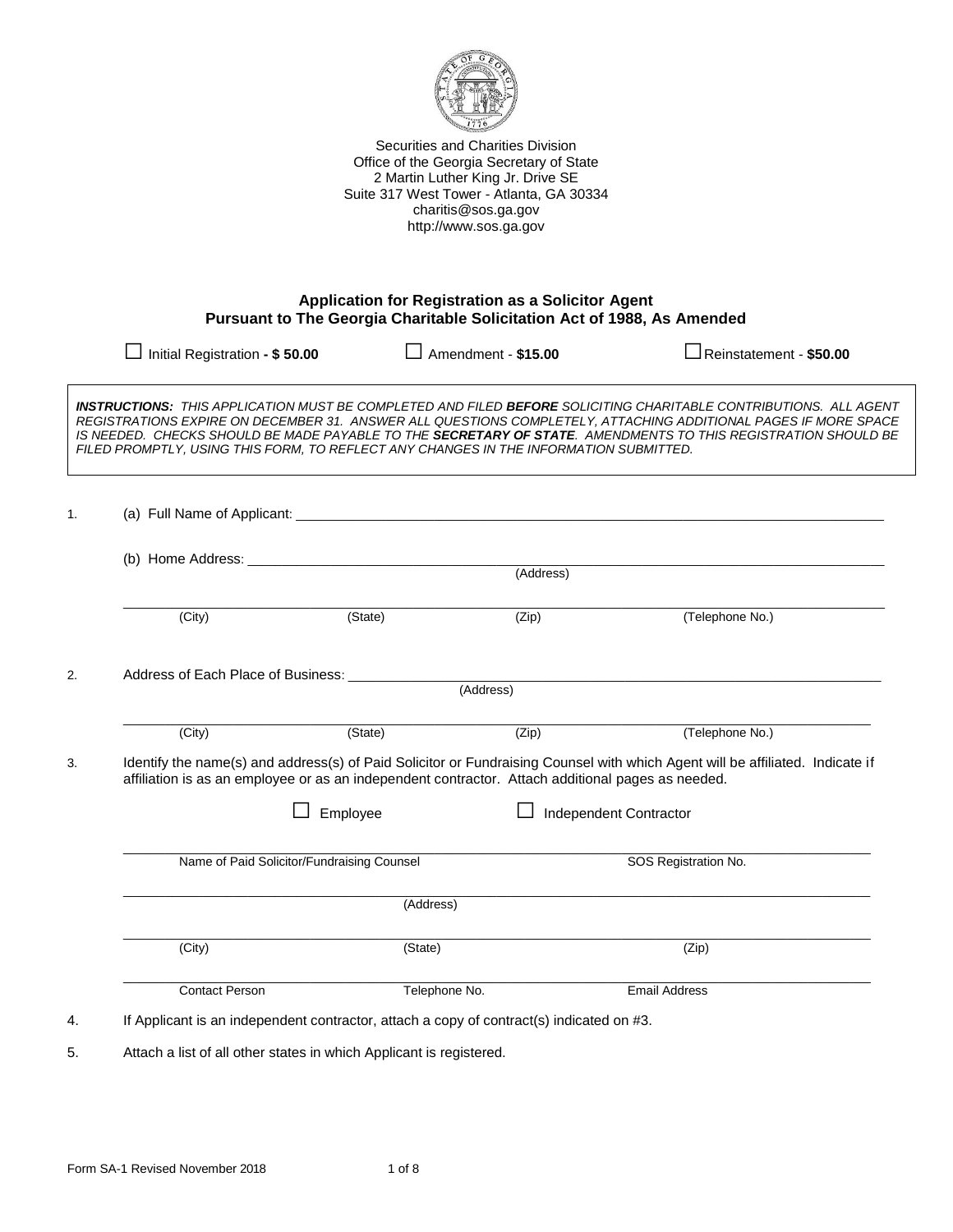|                                                                                                                                          | Sworn to and subscribed before me this _________                                                                                                                                                                               |            |                                                                                                                                                                                                                                                                                                                                                                                                                                                                                                |  |  |  |
|------------------------------------------------------------------------------------------------------------------------------------------|--------------------------------------------------------------------------------------------------------------------------------------------------------------------------------------------------------------------------------|------------|------------------------------------------------------------------------------------------------------------------------------------------------------------------------------------------------------------------------------------------------------------------------------------------------------------------------------------------------------------------------------------------------------------------------------------------------------------------------------------------------|--|--|--|
|                                                                                                                                          | Signature of Applicant                                                                                                                                                                                                         |            | Date                                                                                                                                                                                                                                                                                                                                                                                                                                                                                           |  |  |  |
|                                                                                                                                          | Print Name of Applicant                                                                                                                                                                                                        |            |                                                                                                                                                                                                                                                                                                                                                                                                                                                                                                |  |  |  |
|                                                                                                                                          | willful misstatements or omissions of fact may result in administrative, civil or criminal action.                                                                                                                             |            | <b>SOLICITOR AGENT CERTIFICATION</b><br>The undersigned applicant represents that the information and statements contained in this application, including the attached exhibits,<br>are current, true and complete. The undersigned further represents that to the extent any information previously submitted is not amended, such<br>information is currently accurate and complete. By signing this certification, the applicant certifies that he/she is at least 18 years of age and that |  |  |  |
|                                                                                                                                          | Social Security Number: Cambridge Contract Contract Contract Contract Contract Contract Contract Contract Contract Contract Contract Contract Contract Contract Contract Contract Contract Contract Contract Contract Contract |            |                                                                                                                                                                                                                                                                                                                                                                                                                                                                                                |  |  |  |
|                                                                                                                                          | If the answer is "YES", provide the information below and complete PAGE 3.                                                                                                                                                     |            |                                                                                                                                                                                                                                                                                                                                                                                                                                                                                                |  |  |  |
| 10.                                                                                                                                      |                                                                                                                                                                                                                                | $\Box$ Yes | Will applicant solicit contributions in person, as distinguished from mail, telephonic or electronic contact?<br>$\Box$ No                                                                                                                                                                                                                                                                                                                                                                     |  |  |  |
|                                                                                                                                          | attached GBI Consent Form on Page 3.                                                                                                                                                                                           |            | If the applicant is seeking to be qualified to contact contributors and potential contributors in person, the applicant, by signing this<br>application, gives the Office of the Secretary of State authorizes to conduct a criminal history background investigation and signed the                                                                                                                                                                                                           |  |  |  |
| application.                                                                                                                             |                                                                                                                                                                                                                                |            | If the answer is "yes" to any of the aforementioned questions or if such proceeding is pending in any state, attach all pertinent<br>information with respect to such injunction, disciplinary proceeding, conviction or charges. You must also complete page 3 of this                                                                                                                                                                                                                        |  |  |  |
|                                                                                                                                          | to the unfair and deceptive acts and practices law of any state?                                                                                                                                                               | $\Box$ Yes | $\Box$ No                                                                                                                                                                                                                                                                                                                                                                                                                                                                                      |  |  |  |
| 9.                                                                                                                                       |                                                                                                                                                                                                                                | $\Box$ Yes | $\Box$ No<br>Has Applicant ever been subject to an order, consent order or any other disciplinary or administrative proceeding pursuant                                                                                                                                                                                                                                                                                                                                                        |  |  |  |
| 8.                                                                                                                                       | fund raising or solicitation?                                                                                                                                                                                                  |            | Has Applicant ever been subject to any injunction or disciplinary proceeding by any state agency involving any aspect of                                                                                                                                                                                                                                                                                                                                                                       |  |  |  |
|                                                                                                                                          |                                                                                                                                                                                                                                | $\Box$ Yes | $\Box$ No                                                                                                                                                                                                                                                                                                                                                                                                                                                                                      |  |  |  |
| 7.                                                                                                                                       |                                                                                                                                                                                                                                |            | Has any registration in any state ever been denied, revoked, suspended, or withdrawn?                                                                                                                                                                                                                                                                                                                                                                                                          |  |  |  |
|                                                                                                                                          |                                                                                                                                                                                                                                | $\Box$ Yes | $\Box$ No                                                                                                                                                                                                                                                                                                                                                                                                                                                                                      |  |  |  |
| (F)                                                                                                                                      | Pled guilty or nolo contendere (no contest) to any other felony offense?                                                                                                                                                       |            |                                                                                                                                                                                                                                                                                                                                                                                                                                                                                                |  |  |  |
|                                                                                                                                          |                                                                                                                                                                                                                                | $\Box$ Yes | $\Box$ No                                                                                                                                                                                                                                                                                                                                                                                                                                                                                      |  |  |  |
| (E) Involves assault or battery if such person proposes to be engaged in counseling, advising, housing, or sheltering of<br>individuals? |                                                                                                                                                                                                                                |            |                                                                                                                                                                                                                                                                                                                                                                                                                                                                                                |  |  |  |
|                                                                                                                                          |                                                                                                                                                                                                                                | $\Box$ Yes | $\Box$<br><b>No</b>                                                                                                                                                                                                                                                                                                                                                                                                                                                                            |  |  |  |
|                                                                                                                                          | (D) Involves murder or rape?                                                                                                                                                                                                   | $\Box$ Yes | $\Box$ No                                                                                                                                                                                                                                                                                                                                                                                                                                                                                      |  |  |  |
|                                                                                                                                          | conversion, or misappropriation of funds?                                                                                                                                                                                      |            | (C) Involves the larceny, theft, robbery, extortion, forgery, counterfeiting, fraudulent concealment, embezzlement fraudulent                                                                                                                                                                                                                                                                                                                                                                  |  |  |  |
|                                                                                                                                          |                                                                                                                                                                                                                                | $\Box$ Yes | $\Box$ No                                                                                                                                                                                                                                                                                                                                                                                                                                                                                      |  |  |  |
|                                                                                                                                          | (B) Arises out of the conduct of solicitation of contributions for a charitable organization?                                                                                                                                  |            |                                                                                                                                                                                                                                                                                                                                                                                                                                                                                                |  |  |  |
|                                                                                                                                          | bribery, perjury, burglary, or conspiracy to commit any of the foregoing offenses?                                                                                                                                             | $\Box$ Yes | $\Box$ No                                                                                                                                                                                                                                                                                                                                                                                                                                                                                      |  |  |  |
|                                                                                                                                          | misdemeanor which:                                                                                                                                                                                                             |            | (A) Involves the solicitation or acceptance of charitable contributions or the making of a false oath, the making of a false report,                                                                                                                                                                                                                                                                                                                                                           |  |  |  |
| 6.                                                                                                                                       |                                                                                                                                                                                                                                |            | In the past ten years has the applicant been convicted of or pled guilty or nolo contendere (no contest) to a felony or                                                                                                                                                                                                                                                                                                                                                                        |  |  |  |

| Form SA-1 Revised November 2018 | 2 of 8 |
|---------------------------------|--------|
|                                 |        |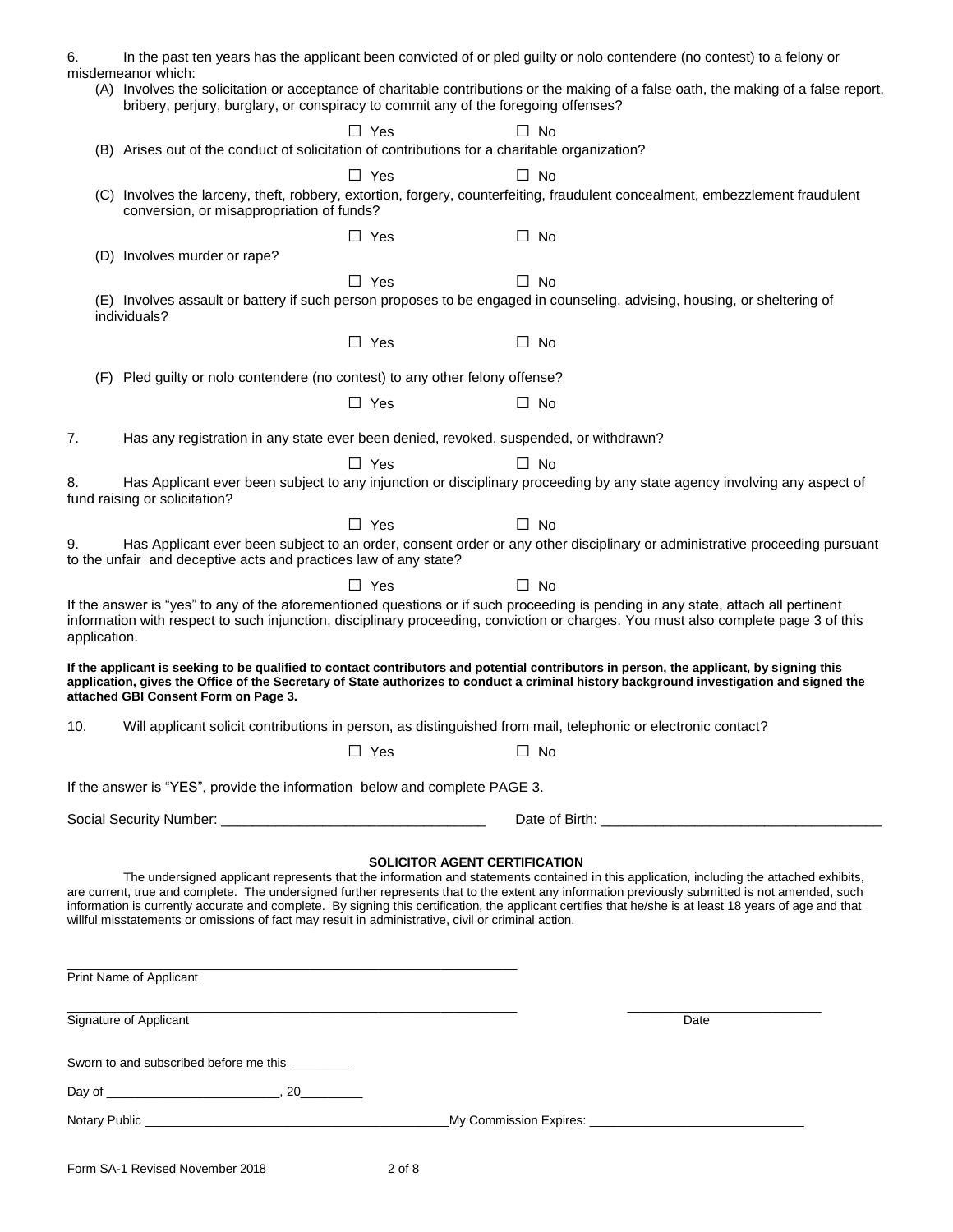### **Georgia Bureau of Investigation Georgia Crime Information Center**

# **Consent Form**

I hereby authorize the Office of Secretary of State – Charities Division to receive any Georgia criminal history record information pertaining to me which may be in the files of any state or local criminal justice agency in Georgia.

\_\_\_\_\_\_\_\_\_\_\_\_\_\_\_\_\_\_\_\_\_\_\_\_\_\_\_\_\_\_\_\_\_\_\_\_\_\_\_\_\_\_\_\_\_\_\_\_\_\_\_\_\_\_\_\_\_\_\_\_\_\_\_\_\_\_\_\_\_\_\_\_\_\_\_\_\_ Full Name (print) \_\_\_\_\_\_\_\_\_\_\_\_\_\_\_\_\_\_\_\_\_\_\_\_\_\_\_\_\_\_\_\_\_\_\_\_\_\_\_\_\_\_\_\_\_\_\_\_\_\_\_\_\_\_\_\_\_\_\_\_\_\_\_\_\_\_\_\_\_\_\_\_\_\_\_\_\_ Address \_\_\_\_\_ \_\_\_\_\_ \_\_\_\_\_\_\_\_\_\_\_\_\_\_\_\_\_\_ \_\_\_\_\_\_\_\_\_\_\_\_\_\_\_\_\_\_\_\_\_\_\_\_\_ Sex Race Date of Birth Social Security Number By signing this form, I acknowledge that I have been informed of the Non-Criminal Justice Applicant's Privacy Rights and the Privacy Act Statement (Title 28 United States Code § 534). [See Attachments A & B] \_\_\_\_\_\_\_\_\_\_\_\_\_\_\_\_\_\_\_\_\_\_\_\_\_\_\_\_\_\_\_\_\_\_\_\_\_\_\_\_\_\_\_\_\_\_\_\_\_\_\_ **Signature** \_\_\_\_\_\_\_\_\_\_\_\_\_\_\_\_\_\_ Date --------------------------------------------------------------------------------------------------------------------- Special employment provisions (check if applicable):  $\Box$  Employment with mentally disabled (Purpose code 'M')  $\Box$  Employment with elder care (Purpose code 'N')  $\Box$  Employment with children (Purpose code 'W')  $\Box$  Employment with criminal justice agency – civilian (Purpose code 'J')  $\Box$  Employment with criminal justice agency  $-$  P.O.S.T. certified (Purpose code 'Z') **ONE OF THE FOLLOWING MUST BE CHECKED:** This authorization is valid for 90/180/\_\_\_\_ (circle one) days from date of signature. I, \_\_\_\_\_\_\_\_\_\_\_\_\_\_\_\_\_\_\_\_\_\_\_\_\_\_\_\_\_\_\_\_\_\_\_\_\_\_\_\_\_\_\_\_\_\_\_ give consent to the above named to perform periodic criminal history background checks for the duration of my employment with this company.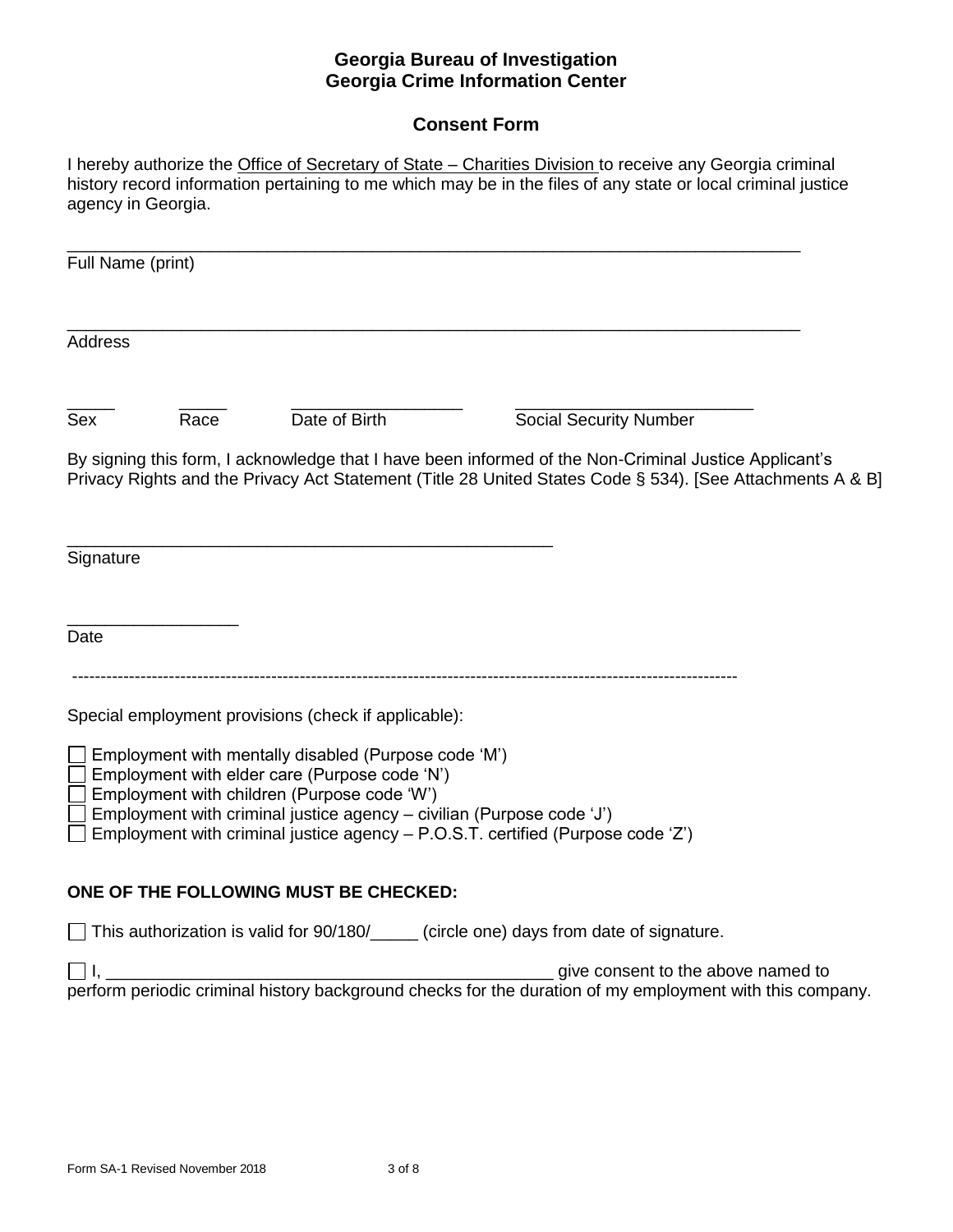#### **AFFIDAVIT OF APPLICANT**

I certify and declare that I am of good moral character and that all information contained in this application is true and correct, to the best of my knowledge. I understand that any willful omission or falsification of pertinent information required in the application is justification for the denial, suspension, or revocation of my registration by the Commission. I further swear and affirm that I have read and understand the current state laws and rules and regulations of the Georgia Paid Solicitor Agent Regulatory Commission and I agree to abide by these laws and rules, as amended from time to time.

By signing this application, electronically or otherwise, I hereby swear and affirm one of the following to be true and accurate pursuant to O.C.G.A. § 50-36-1:

1) \_\_\_\_\_\_\_ I am a United States citizen 18 years of age or older. Please submit a copy of your current Secure and Verifiable Document(s) such as driver's license, passport, or document as indicated on pages 13 & 14 of this application.

2) \_\_\_\_\_\_\_ I am not a United States citizen, but I am a legal permanent resident of the United States 18 years of age or older, or I am a qualified alien or non-immigrant under the Federal Immigration and Nationality Act 18 years of age or older with an alien number issued by the Department of Homeland Security or other federal immigration agency. Please submit a copy of your current immigration document(s) which includes either your Alien number or your I-94 number and, if needed, SEVIS number.

I also understand that if I have made a false statement on the application, or if I am found to have been convicted of a felony and have not had all of my civil rights restored pursuant to the law, **the Commission may suspend my registration without a prior hearing.** I shall be entitled to a hearing after the suspension of my registration.

I understand that I must maintain the records required by the Commission, and I shall make the records available for inspection by the Georgia Paid Solicitor Agent Regulatory Commission, or its authorized representative, at any time during normal business hours.

In making the above attestation, I understand that any failure to make full and accurate disclosures may result in disciplinary action by the Georgia Paid Solicitor Agent Regulatory Commission and/or criminal prosecution.

\_\_\_\_\_\_\_\_\_\_\_\_\_\_\_\_\_\_\_\_\_\_\_\_\_\_\_\_\_\_\_\_\_\_\_\_\_\_\_\_\_\_\_\_\_\_\_\_\_\_\_\_\_

| Signature of Applicant                                                                                                                                                                                                                                                                                                    | Date |                                                                    |              |
|---------------------------------------------------------------------------------------------------------------------------------------------------------------------------------------------------------------------------------------------------------------------------------------------------------------------------|------|--------------------------------------------------------------------|--------------|
| Print Applicant's Name                                                                                                                                                                                                                                                                                                    |      |                                                                    |              |
| Personally appeared before me, the undersigned official authorized to administer oaths, comes                                                                                                                                                                                                                             |      |                                                                    |              |
| (Applicant's Name)<br>application for a license by examination for Paid Solicitor Agent in the State of Georgia; and that all of the statements<br>herein contained are true to the best of his/her knowledge and belief.<br>Sworn to and subscribed before me this $\_\_\_\_$ day of $\_\_\_\_\_\_$ , 2 $\_\_\_\_\_$ , 2 |      | who deposes and swears that he/she is the person who executed this |              |
|                                                                                                                                                                                                                                                                                                                           |      | County                                                             | <b>State</b> |
|                                                                                                                                                                                                                                                                                                                           |      |                                                                    |              |
| (seal)                                                                                                                                                                                                                                                                                                                    |      |                                                                    |              |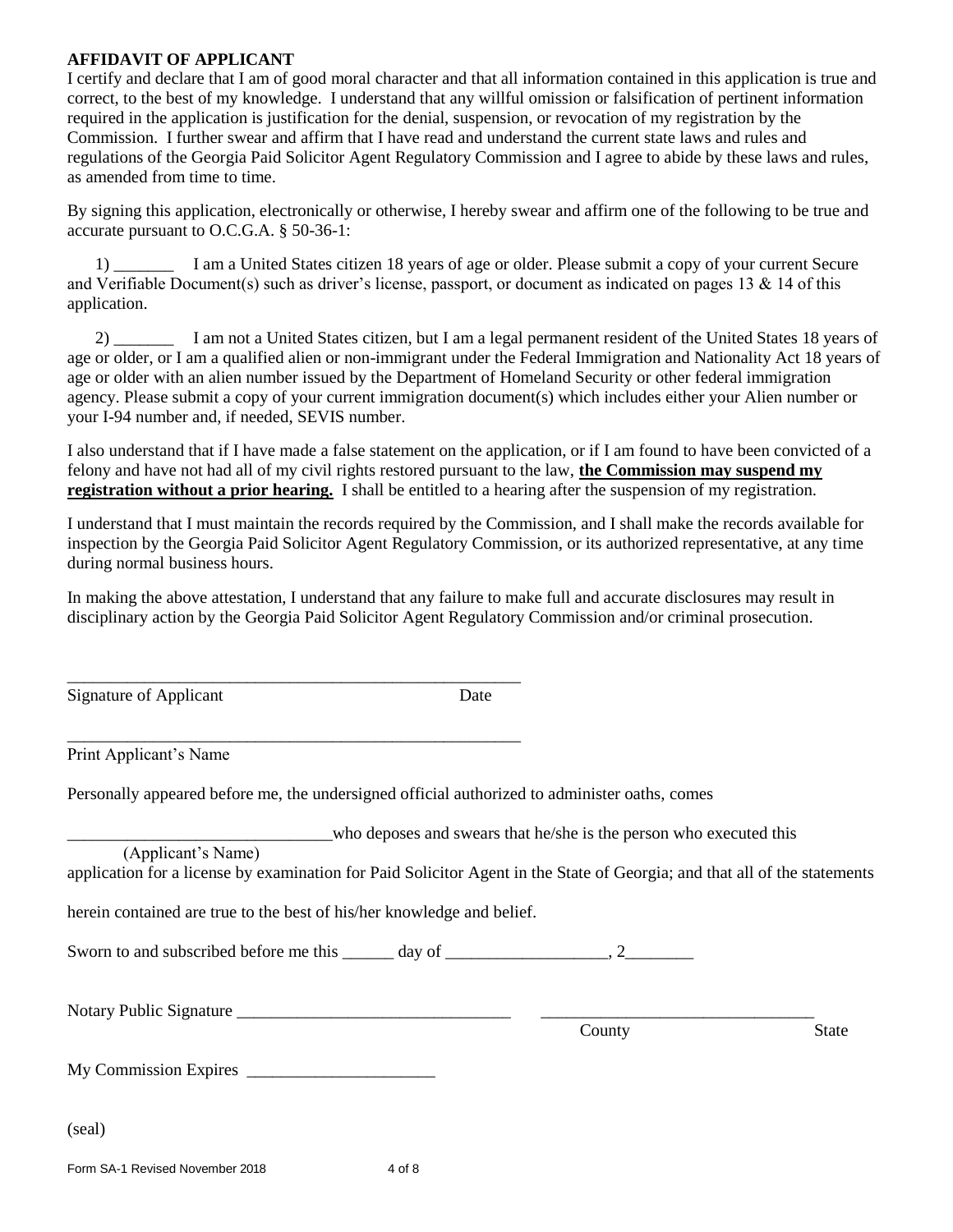# **APPLICANT: PLEASE CHECK THE FORM OF IDENTIFICATION BELOW THAT YOU POSSESS. RETURN THIS FORM ALONG WITH A COPY OF YOUR APPROPRIATE DOCUMENTATION.**

## **Name**

\_\_\_\_\_\_\_\_\_\_\_\_\_\_\_\_\_\_\_\_\_\_\_\_\_\_\_\_\_\_\_\_\_\_\_\_\_\_\_\_

Secure and Verifiable Documents Under O.C.G.A. § 50-36-2 Issued August 1, 2011 by the Office of the Attorney General, Georgia

The Illegal Immigration Reform and Enforcement Act of 2011 ("IIREA") provides that "[n]ot later than August 1, 2011, the Attorney General shall provide and make public on the Department of Law's website a list of acceptable secure and verifiable documents. The list shall be reviewed and updated annually by the Attorney General." O.C.G.A. § 50-36-2(f). The Attorney General may modify this list on a more frequent basis, if necessary.

The following list of secure and verifiable documents, published under the authority of O.C.G.A. § 50-36-2, contains documents that are verifiable for identification purposes, and documents on this list may not necessarily be indicative of residency or immigration status.

 $\Delta$  United States passport or passport card [O.C.G.A. § 50-36-2(b)(3); 8 CFR § 274a.2]

\_\_\_\_\_A United States military identification card [O.C.G.A. § 50-36-2(b)(3); 8 CFR § 274a.2]

- \_\_\_\_\_A driver's license issued by one of the United States, the District of Columbia, the Commonwealth of Puerto Rico, Guam, the Commonwealth of the Northern Marianas Islands, the United States Virgin Island, American Samoa, or the Swain Islands, provided that it contains a photograph of the bearer or lists sufficient identifying information regarding the bearer, such as name, date of birth, gender, height, eye color, and address to enable the identification of the bearer [O.C.G.A. § 50-36-2(b)(3); 8 CFR § 274a.2]
- \_\_\_\_\_An identification card issued by one of the United States, the District of Columbia, the Commonwealth of Puerto Rico, Guam, the Commonwealth of the Northern Marianas Islands, the United States Virgin Island, American Samoa, or the Swain Islands, provided that it contains a photograph of the bearer or lists sufficient identifying information regarding the bearer, such as name, date of birth, gender, height, eye color, and address to enable the identification of the bearer [O.C.G.A.  $\S$  50-36-2(b)(3); 8 CFR  $\S$  274a.2]
- \_\_\_\_\_A tribal identification card of a federally recognized Native American tribe, provided that it contains a photograph of the bearer or lists sufficient identifying information regarding the bearer, such as name, date of birth, gender, height, eye color, and address to enable the identification of the bearer. A listing of federally recognized Native American tribes may be found at: <http://www.bia.gov/WhoWeAre/BIA/OIS/TribalGovernmentServices/TribalDirectory/index.htm> [O.C.G.A. § 50-36-2(b)(3); 8 CFR § 274a.2]
- A United States Permanent Resident Card or Alien Registration Receipt Card [O.C.G.A. § 50-36-2(b)(3); 8 CFR § 274a.2]
- \_\_\_\_\_An Employment Authorization Document that contains a photograph of the bearer [O.C.G.A. § 50-36-2(b)(3); 8 CFR § 274a.2]

 $\Delta$  passport issued by a foreign government [O.C.G.A. § 50-36-2(b)(3); 8 CFR § 274a.2]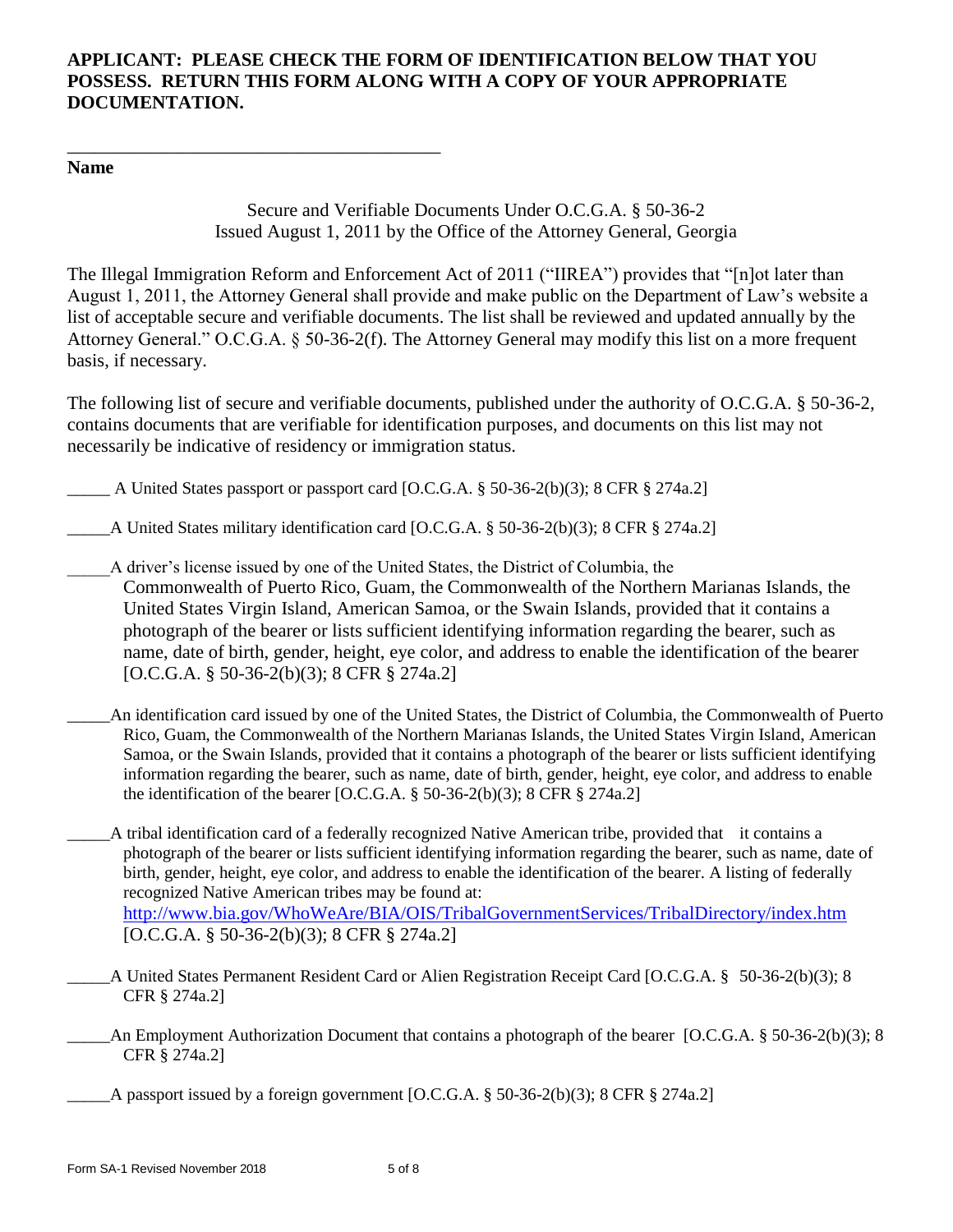- \_\_\_\_\_A Merchant Mariner Document or Merchant Mariner Credential issued by the United States Coast Guard [O.C.G.A. § 50-36-2(b)(3); 8 CFR § 274a.2]
- A Free and Secure Trade (FAST) card [O.C.G.A.  $\S$  50-36-2(b)(3); 22 CFR  $\S$  41.2]
- \_\_\_\_\_A NEXUS card [O.C.G.A. § 50-36-2(b)(3); 22 CFR § 41.2]
- \_\_\_\_\_A Secure Electronic Network for Travelers Rapid Inspection (SENTRI) card [O.C.G.A. §50-36-2(b)(3); 22 CFR § 41.2]
- A driver's license issued by a Canadian government authority [O.C.G.A. § 50-36-2(b)(3); 8 CFR § 274a.2]
- \_\_\_\_\_A Certificate of Citizenship issued by the United States Department of Citizenship and Immigration Services (USCIS) (Form N-560 or Form N-561) [O.C.G.A. § 50-36-2(b)(3); 6 CFR § 37.11]
	- \_\_\_\_\_A Certificate of Naturalization issued by the United States Department of Citizenship and Immigration Services (USCIS) (Form N-550 or Form N-570) [O.C.G.A. § 50-36-2(b)(3); 6 CFR § 37.11]
- In addition to the documents listed herein, if, in administering a public benefit or program, an agency is required by federal law to accept a document or other form of identification for proof of or documentation of identity, that document or other form of identification will be deemed a secure and verifiable document solely for that particular program or administration of that particular public benefit. [O.C.G.A. § secure and 50-36-2(c)]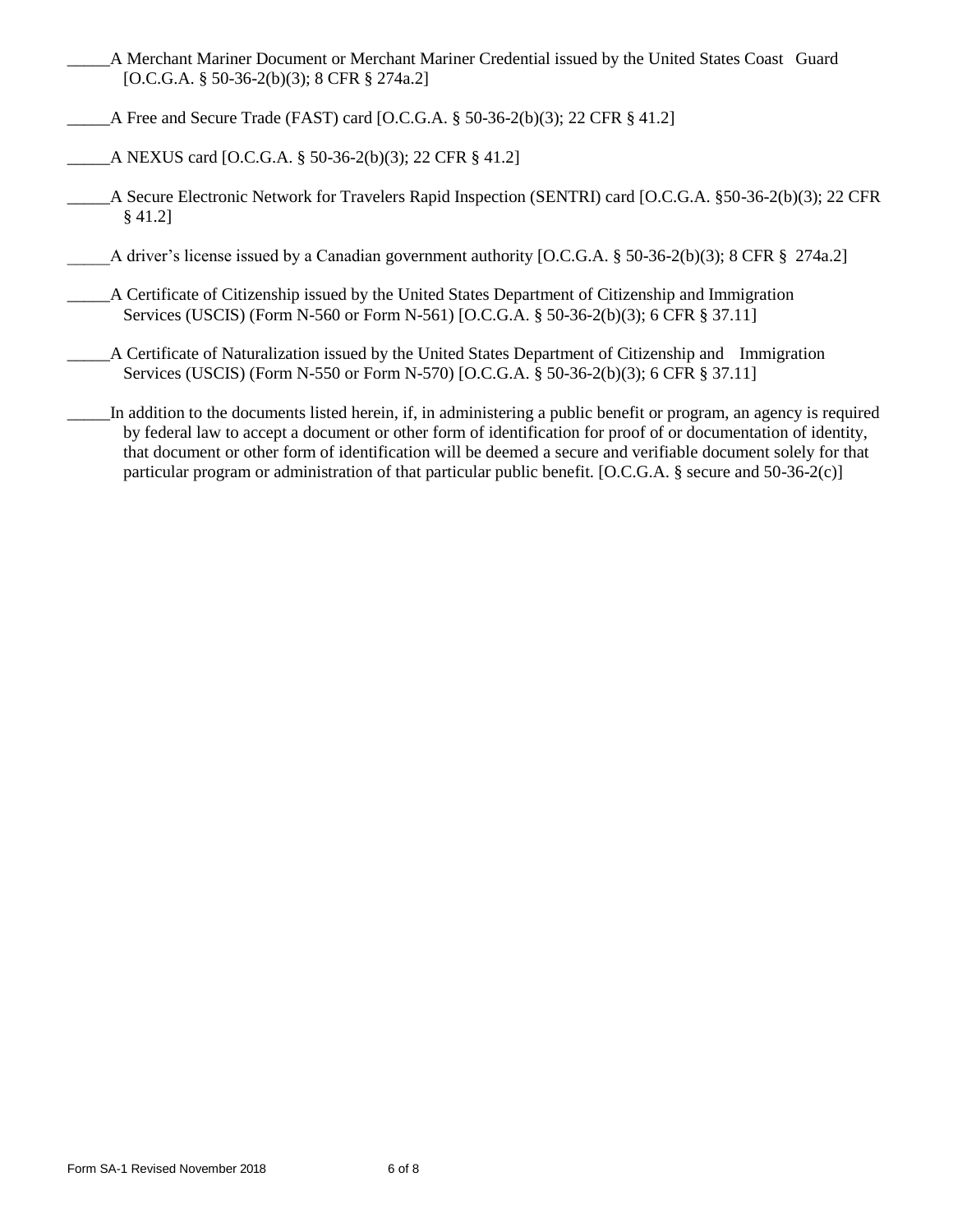## **PLEASE RETAIN THIS FOR YOUR RECORDS**

#### Attachment A

#### **NON-CRIMINAL JUSTICE APPLICANT'S PRIVACY RIGHTS**

As an applicant that is the subject of a Georgia only or a Georgia and Federal Bureau of Investigation (FBI) national fingerprint/biometric-based criminal history record check for a noncriminal justice purpose (such as an application for a job or license, immigration or naturalization, security clearance, or adoption), you have certain rights which are discussed below.

- You must be provided written notification that your fingerprints/biometrics will be used to check the criminal history records maintained by the Georgia Crime Information Center (GCIC) and the FBI, when a federal record check is so authorized.
- If your fingerprints/biometrics are used to conduct a FBI national criminal history check, you are provided a copy of the Privacy Act Statement that would normally appear on the FBI fingerprint card.
- If you have a criminal history record, the agency making a determination of your suitability for the job, license, or other benefit must provide you the opportunity to complete or challenge the accuracy of the information in the record.
- The agency must advise you of the procedures for changing, correcting, or updating your criminal history record as set forth in Title 28, Code of Federal Regulations (CFR), Section 16.34.
- If you have a Georgia or FBI criminal history record, you should be afforded a reasonable amount of time to correct or complete the record (or decline to do so) before the agency denies you the job, license or other benefit based on information in the criminal history record.
- In the event an adverse employment or licensing decision is made, you must be informed of all information pertinent to that decision to include the contents of the record and the effect the record had upon the decision. Failure to provide all such information to the person subject to the adverse decision s h all be a misdemeanor  $[O.C.G.A. \$ § 35-3-34(b) and §35- $3-35(b)$ ].

You have the right to expect the agency receiving the results of the criminal history record check will use it only for authorized purposes and will not retain or disseminate it in violation of state and/or federal statute, regulation or executive order, or rule, procedure or standard established by the National Crime Prevention and Privacy Compact Council.

If the employment/licensing agency policy permits, the agency may provide you with a copy of your Georgia or FBI criminal history record for review and possible challenge. If agency policy does not permit it to provide you a copy of the record, information regarding how to obtain a copy of your Georgia, FBI or other state criminal history may be obtained at the GBI website [\(http://gbi.](http://gbi/)georgia.gov/ obtaining-criminal-history-record- information).

If you decide to challenge the accuracy or completeness of your Georgia or FBI criminal history record, you should send your challenge to the agency that contributed the questioned information. Alternatively, you may send your challenge directly to GCIC provided the disputed arrest occurred in Georgia. Instructions to dispute the accuracy of your criminal history can be obtained at the GBI websit[e](http://gbi.georgia.gov/obtaining-criminal-history-record-information) [\(http://gbi.georgia.gov/obtaining-criminal-history-record-information\)](http://gbi.georgia.gov/obtaining-criminal-history-record-information).